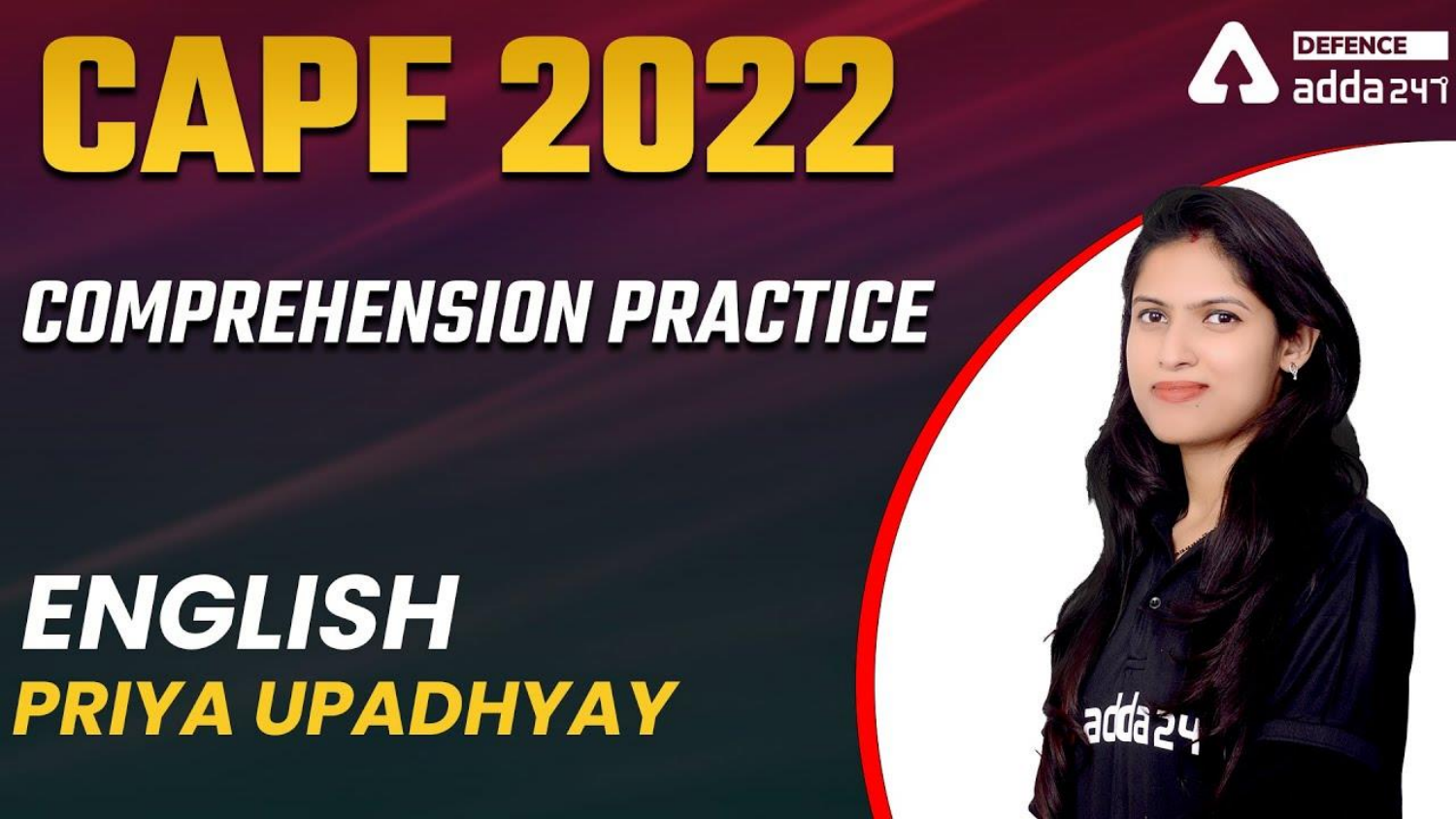#### USE CODE " Y277 " TO GET DISCOUNT ON ALL PRODUCTS OF ADDA247



## TIME TABLE

## 9 AM – DEFENCE ADDA247

### 3 PM – DEFENCE ADDA247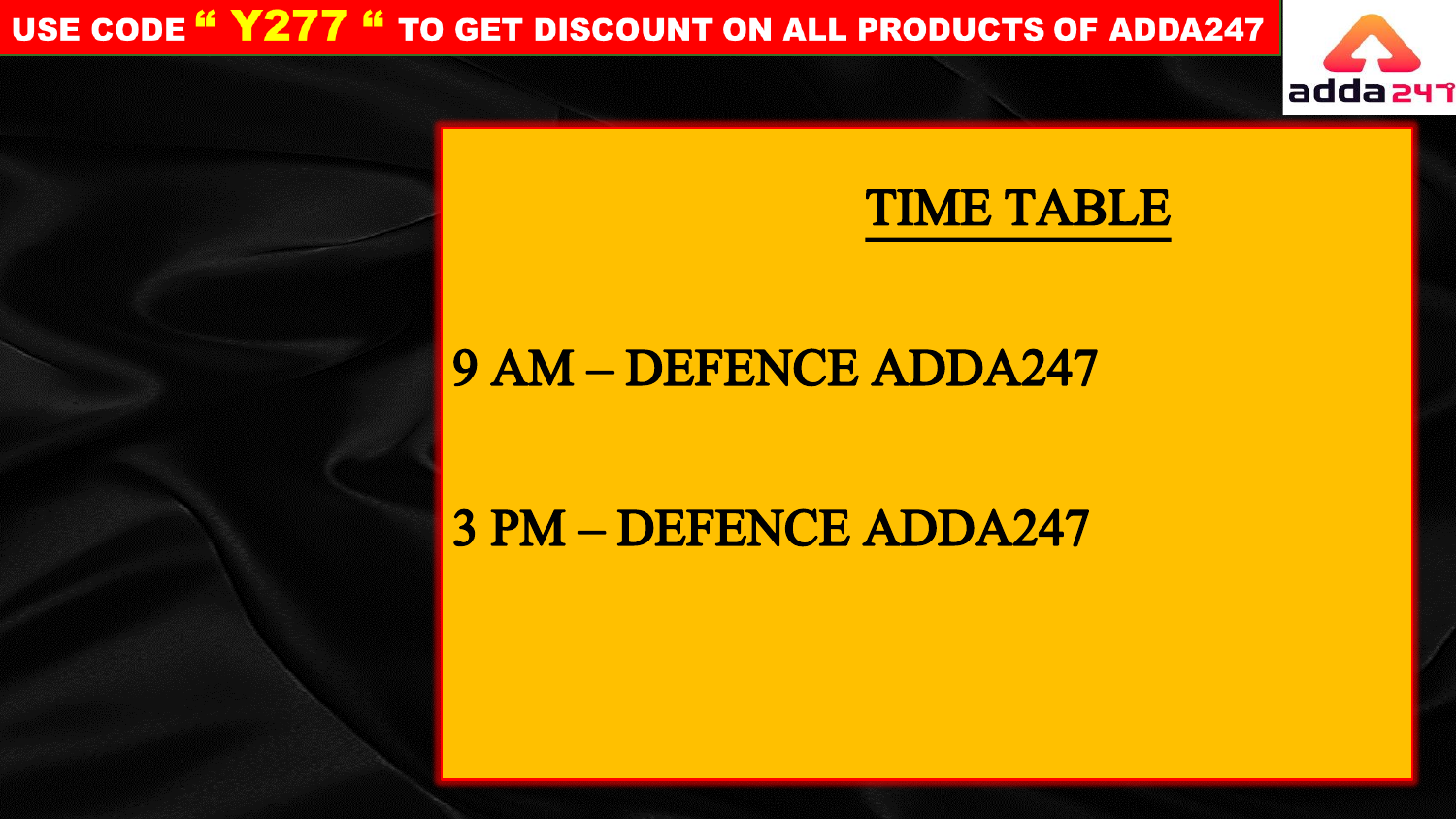

Direction (Q. 1 to 5): Read the passage carefully and answer the questions given below it. Certain words/phrases have been given in bold to help you locate them while answering some of the questions.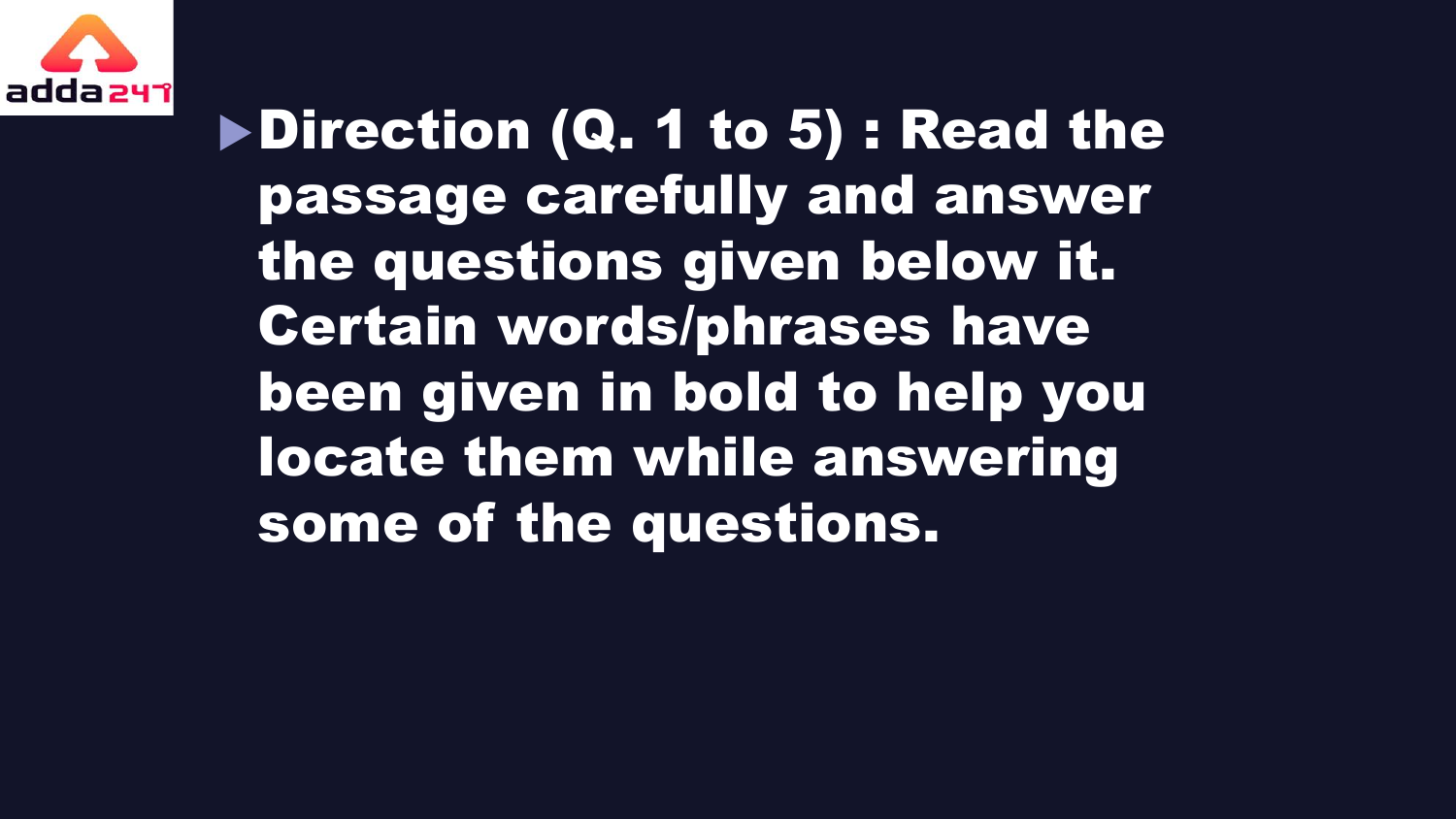Without colours we would consider the world a dull and less beautiful place.

 a. True b. False

c. Cannot tell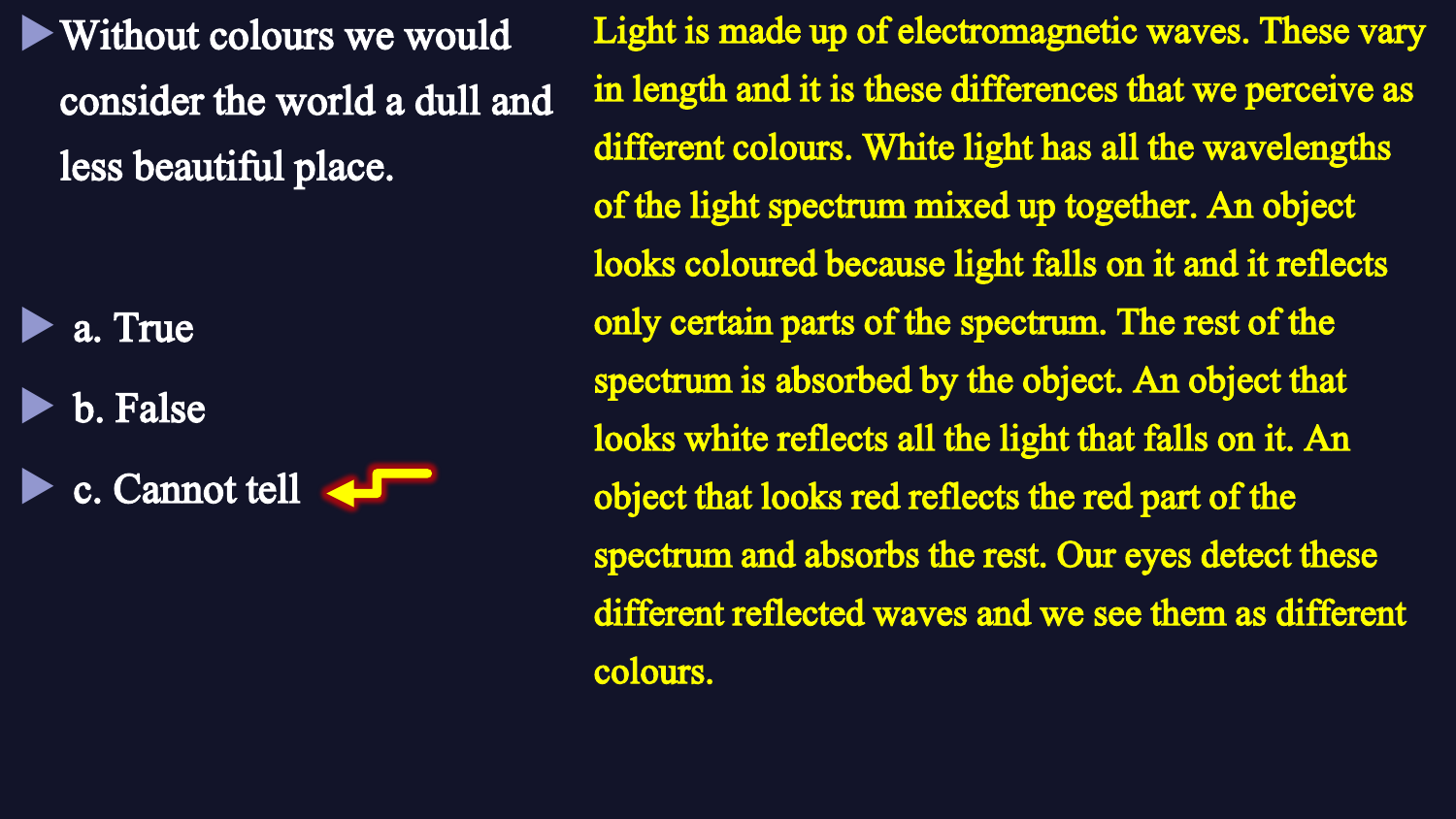White light is an amalgam of all the wave lengths of light.

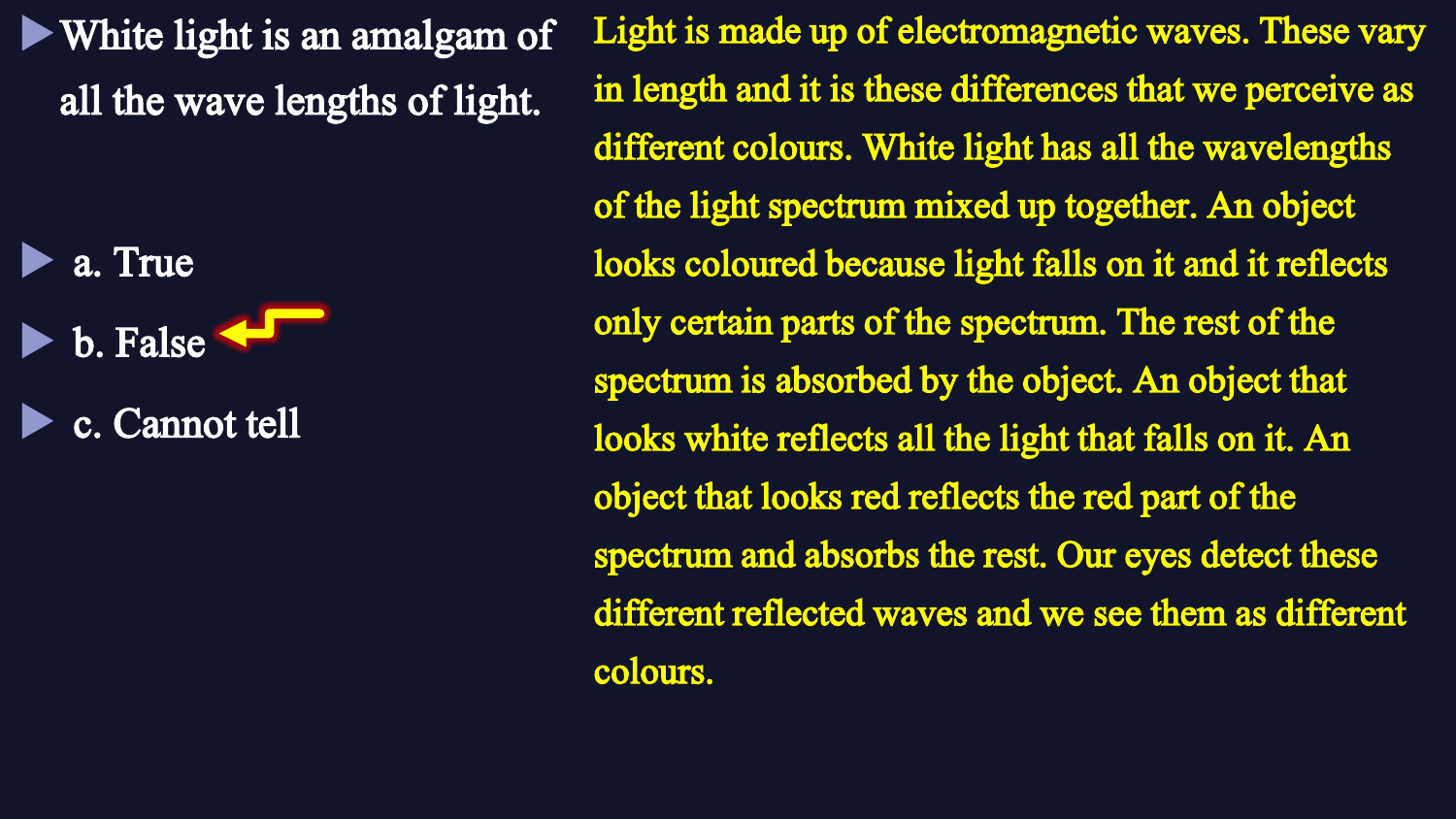The passage states that an object that looks blue absorbs all but the blue wavelengths of light.

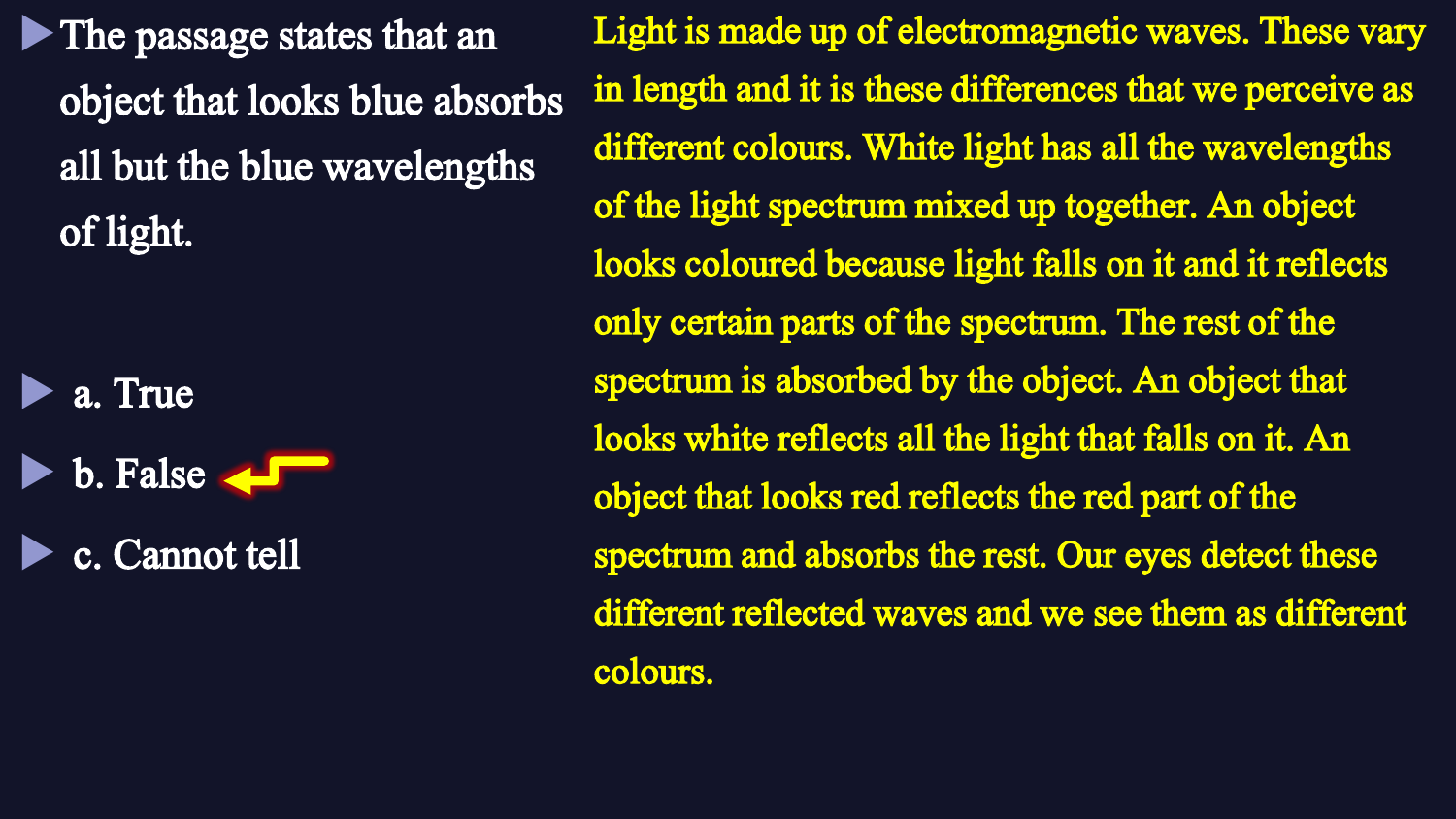The colour we perceive an object to be is determined by the electro-magnetic waves that it absorbs or reflects.

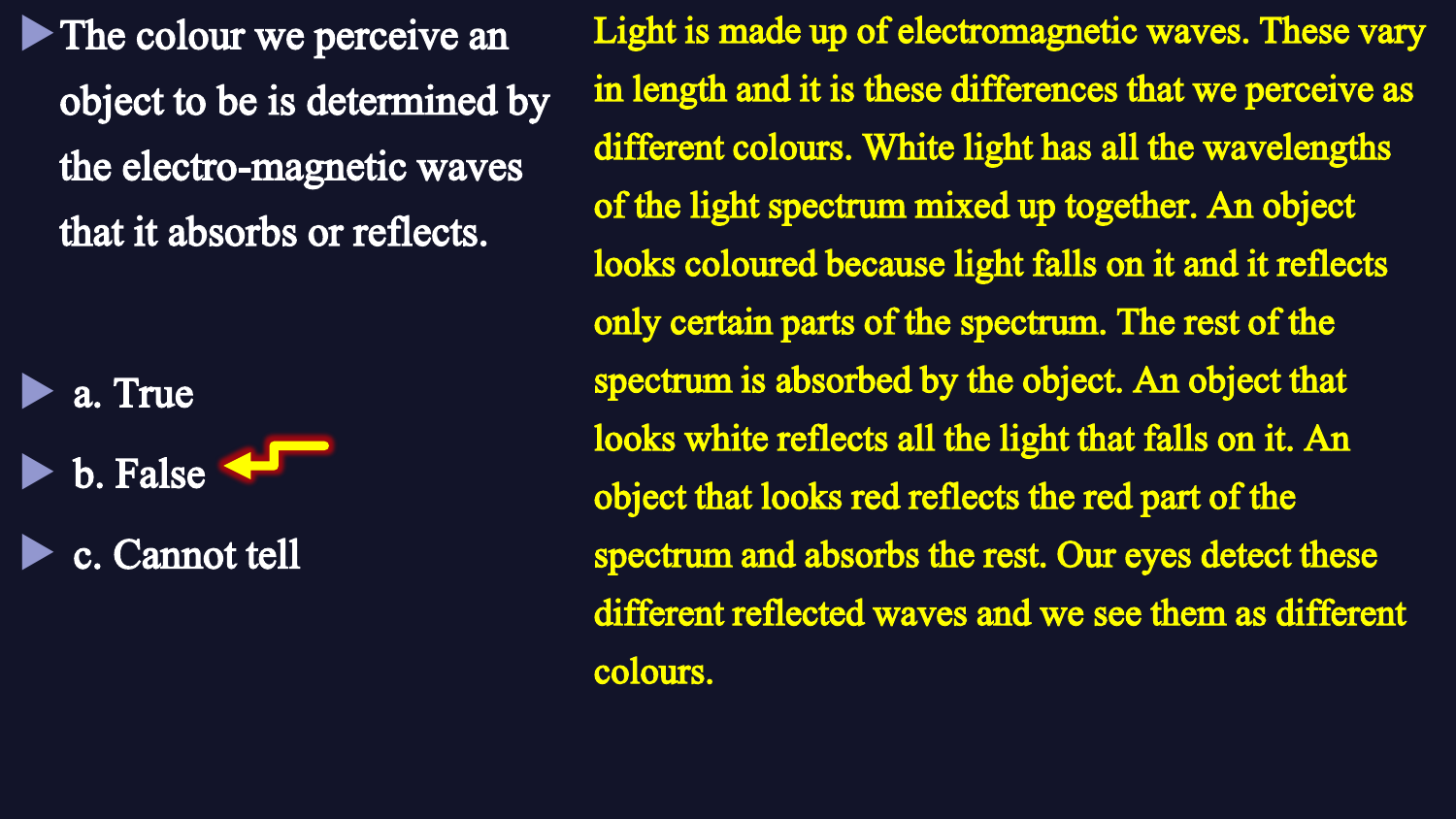White paint reflects more light than red paint.

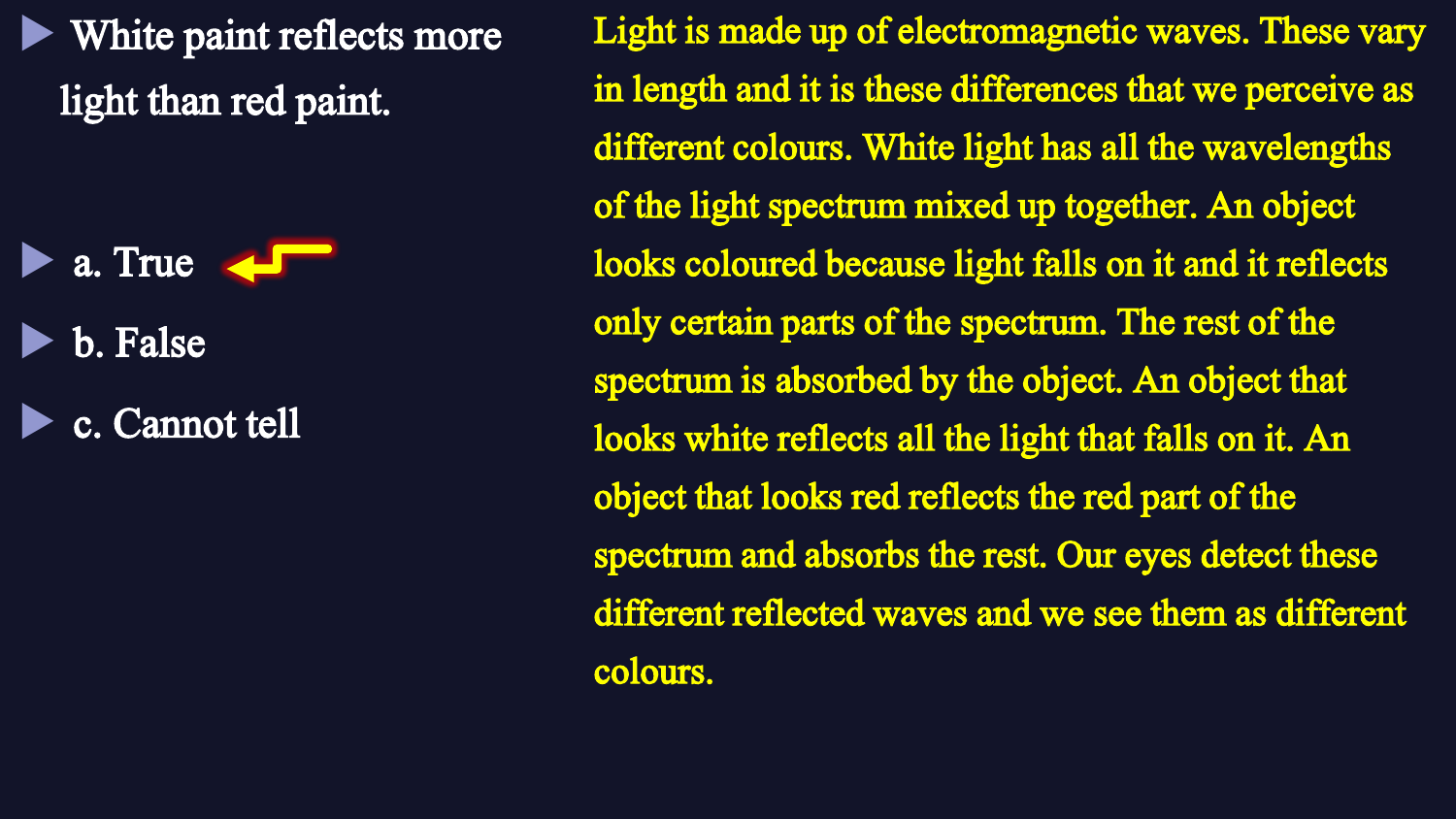

|                                                |                       |                                                                               | <b>Continue</b>            |  |
|------------------------------------------------|-----------------------|-------------------------------------------------------------------------------|----------------------------|--|
| Y277                                           | <b>REMOVE</b>         | <b>To Pay</b>                                                                 | ₹2,069.77                  |  |
| Got a Coupon code ? Enter it here              |                       | Discount (Coupon Y277)                                                        | $-$ ₹ 6,929.23             |  |
|                                                |                       | Subtotal                                                                      | ₹8,999                     |  |
| 15% MAY15<br>Get extra 15% Off on all Products | <b>APPLY</b>          | <b>Price Details</b>                                                          | ₹ 8,999 77% off            |  |
| 75% MAY75<br>Get extra 75% Off on all Products | <b>APPLY</b>          | (Validity 6 Months)<br>₹2,069.77 Only<br>UPSC CAPF ACs<br>2022 Complete Batch | UPSC CAPF ACs 2022 Complet |  |
| <b>Avaliable Offers</b>                        | (Coupon Applied Y277) | <b>Your Order</b>                                                             |                            |  |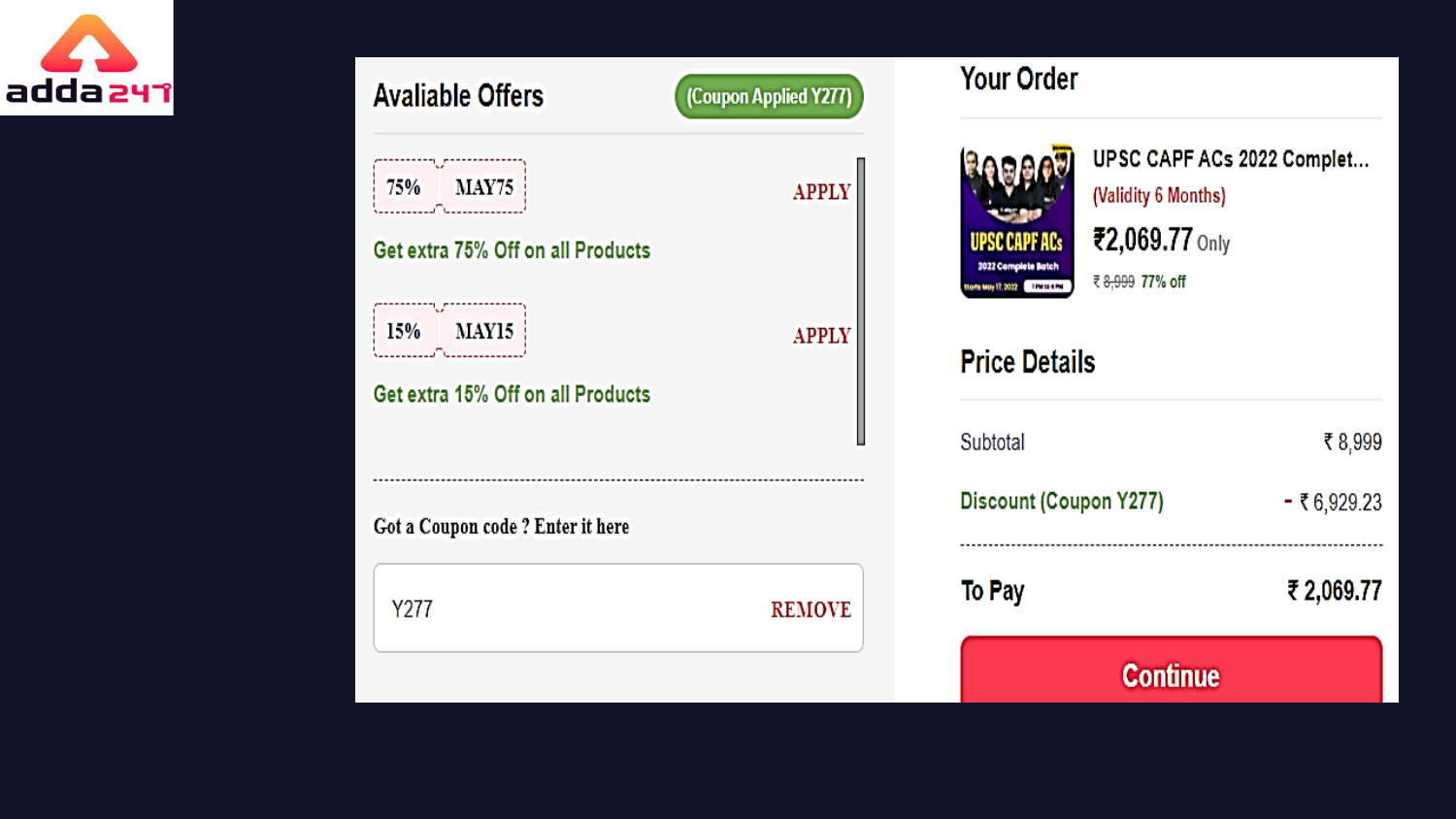The Napoleonic wars lasted 18 years.



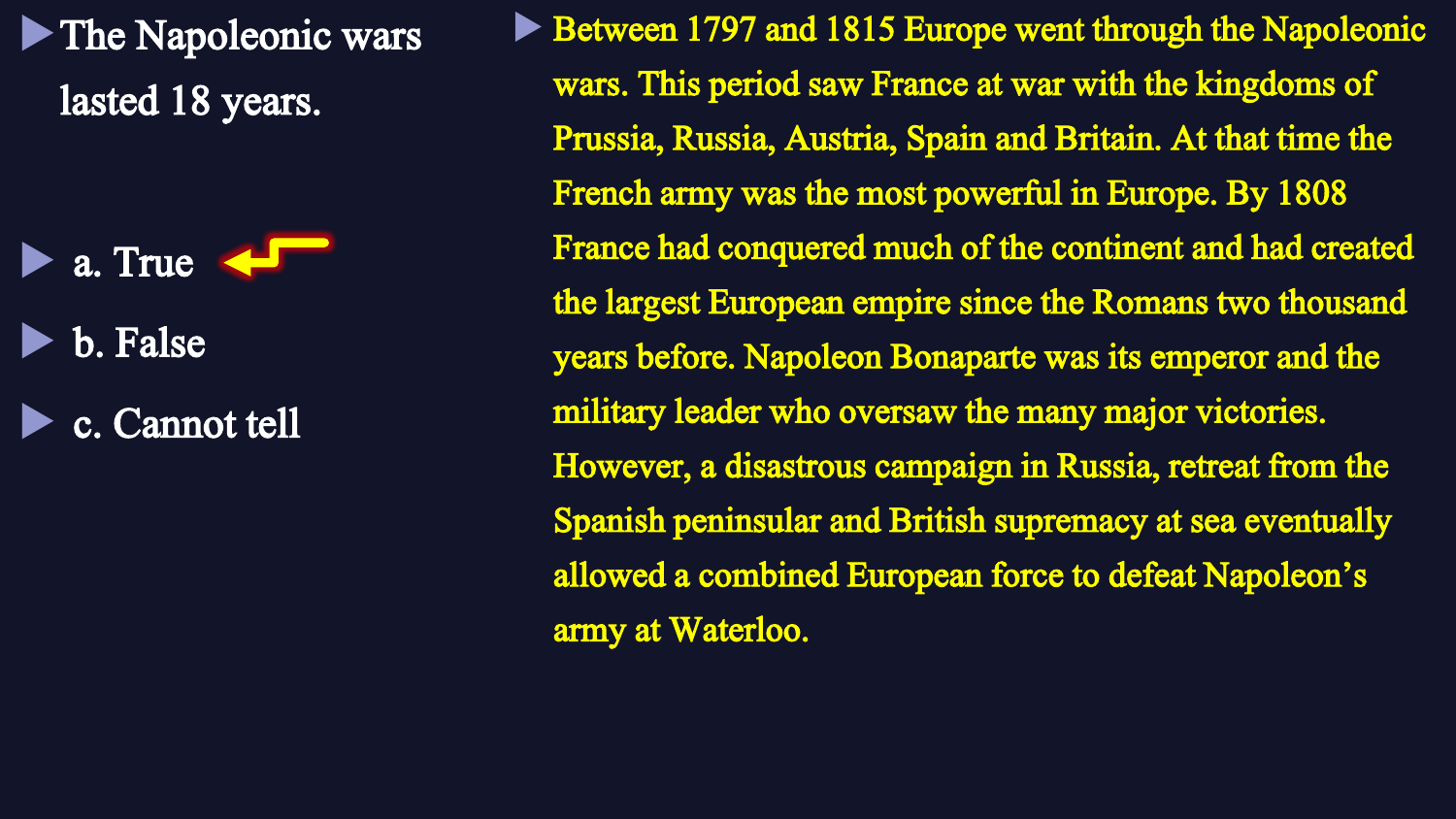By 1808 Napoleon headed an empire that controlled most of the continent of Europe.

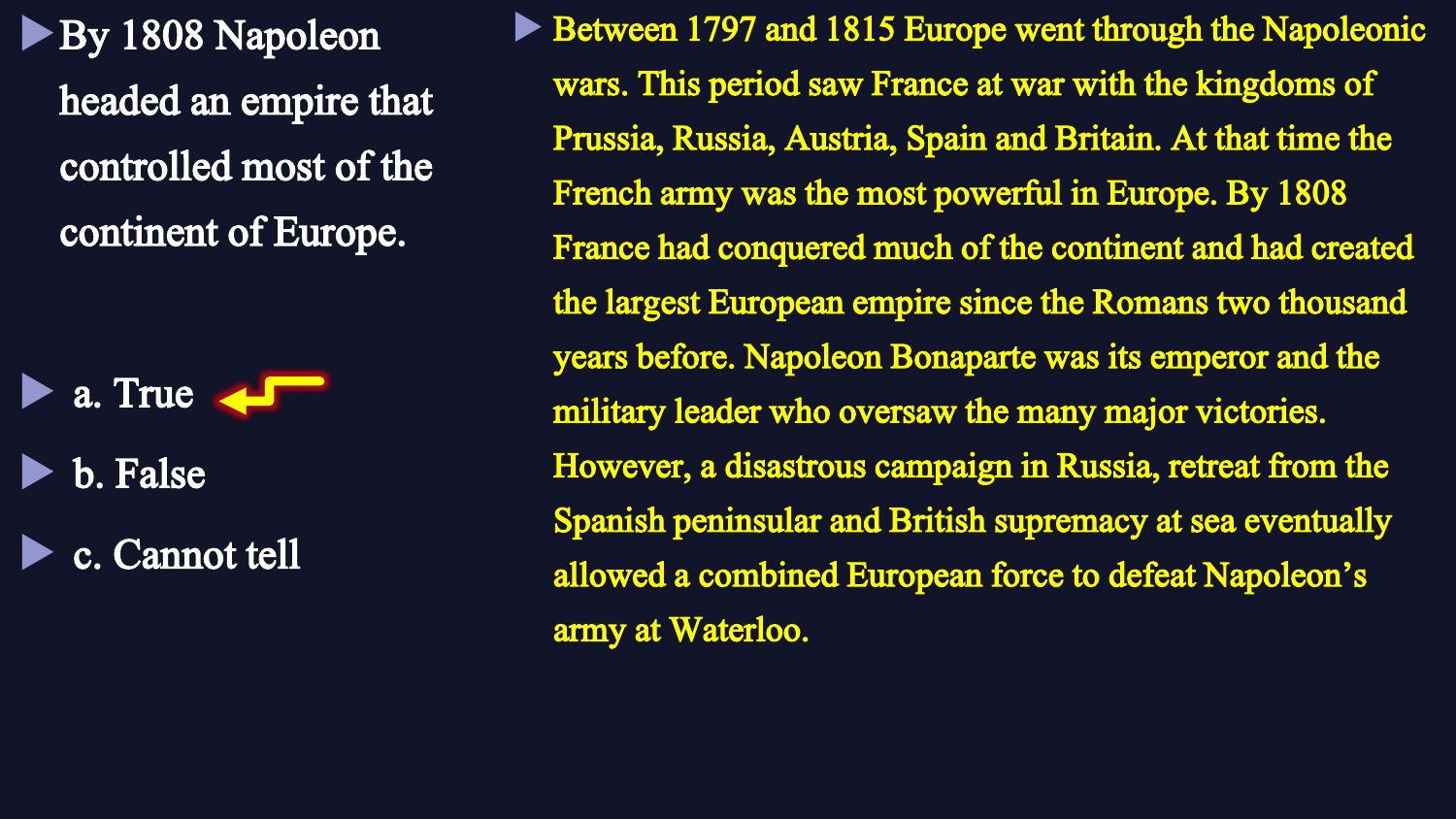At the height of Napoleon's victories the French army was the largest





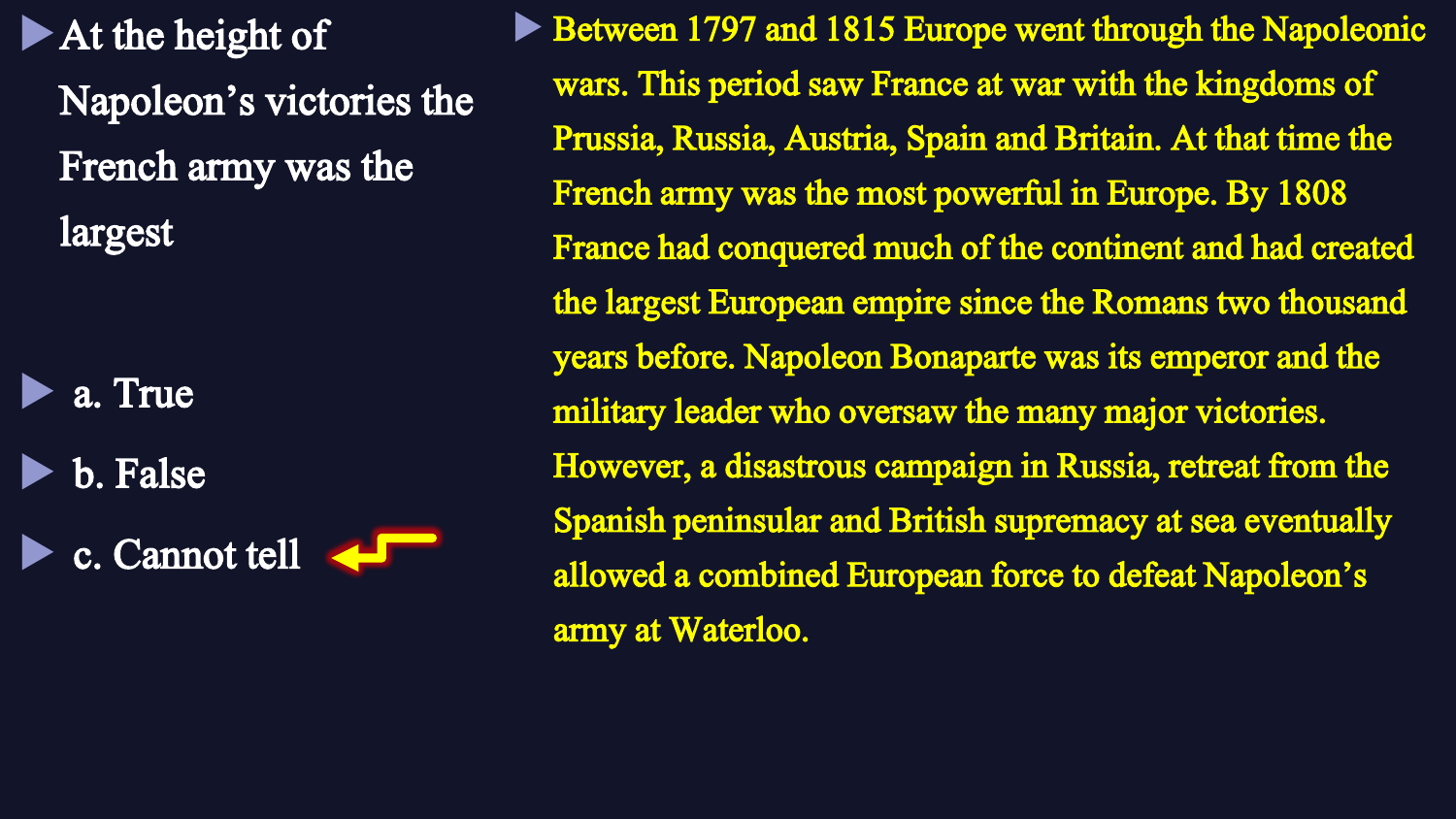France won battles against Prussia, Russia, Austria and Britain.

 a. True b. False c. Cannot tell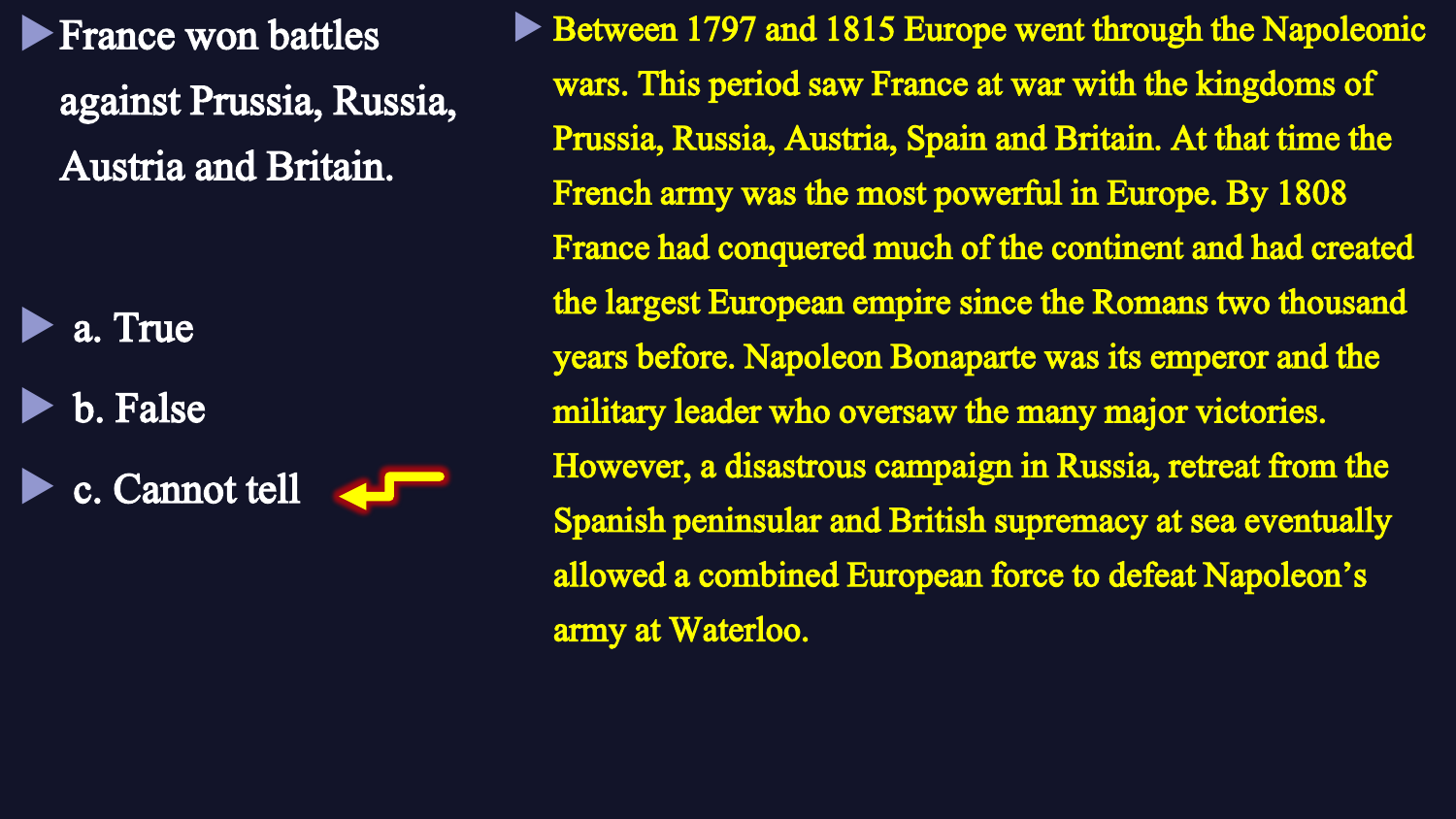

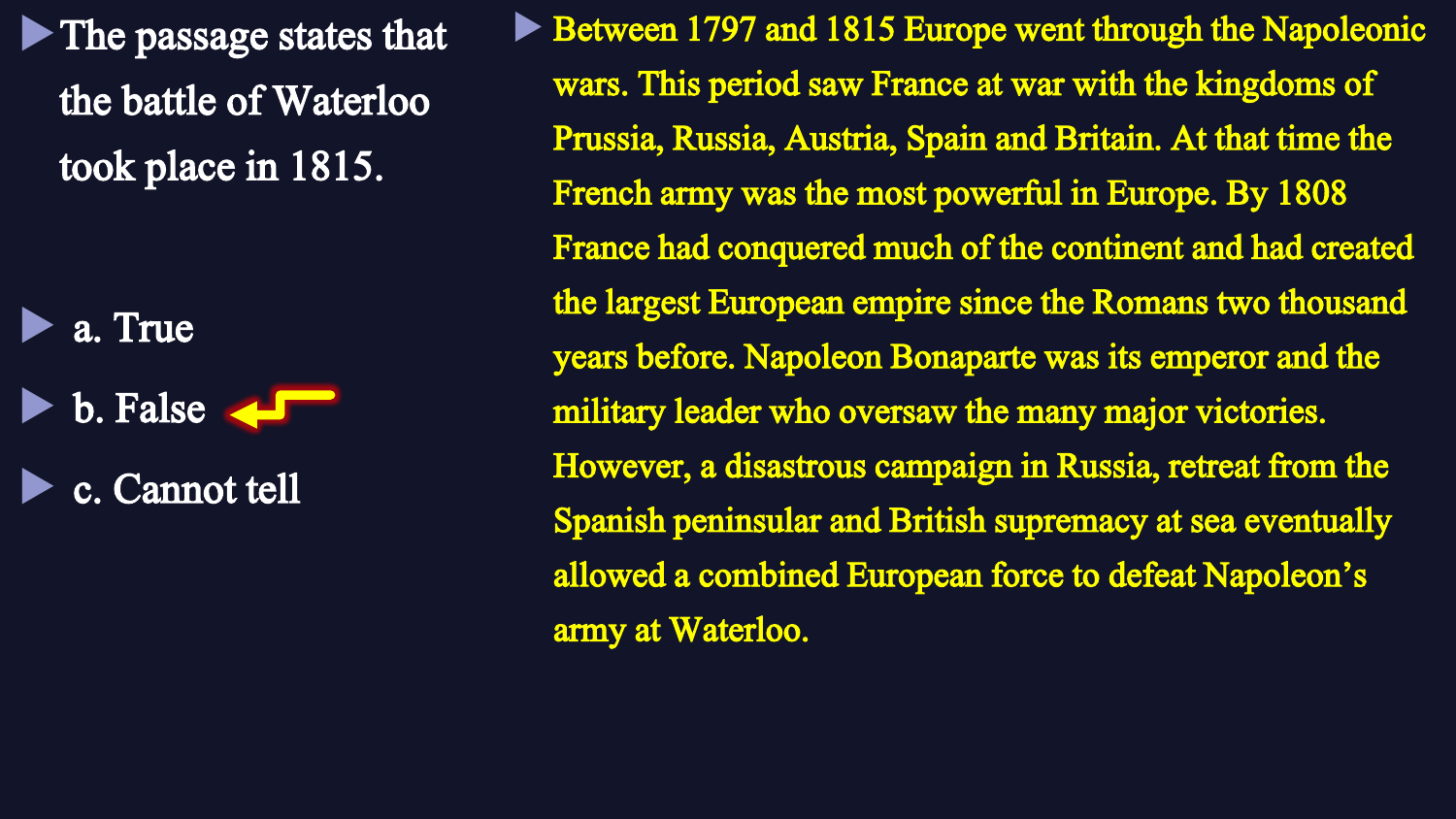

|                                                |                       |                                                                               | <b>Continue</b>            |  |
|------------------------------------------------|-----------------------|-------------------------------------------------------------------------------|----------------------------|--|
| Y277                                           | <b>REMOVE</b>         | <b>To Pay</b>                                                                 | ₹2,069.77                  |  |
| Got a Coupon code ? Enter it here              |                       | Discount (Coupon Y277)                                                        | $-$ ₹ 6,929.23             |  |
|                                                |                       | Subtotal                                                                      | ₹8,999                     |  |
| 15% MAY15<br>Get extra 15% Off on all Products | <b>APPLY</b>          | <b>Price Details</b>                                                          | ₹ 8,999 77% off            |  |
| 75% MAY75<br>Get extra 75% Off on all Products | <b>APPLY</b>          | (Validity 6 Months)<br>₹2,069.77 Only<br>UPSC CAPF ACs<br>2022 Complete Batch | UPSC CAPF ACs 2022 Complet |  |
| <b>Avaliable Offers</b>                        | (Coupon Applied Y277) | <b>Your Order</b>                                                             |                            |  |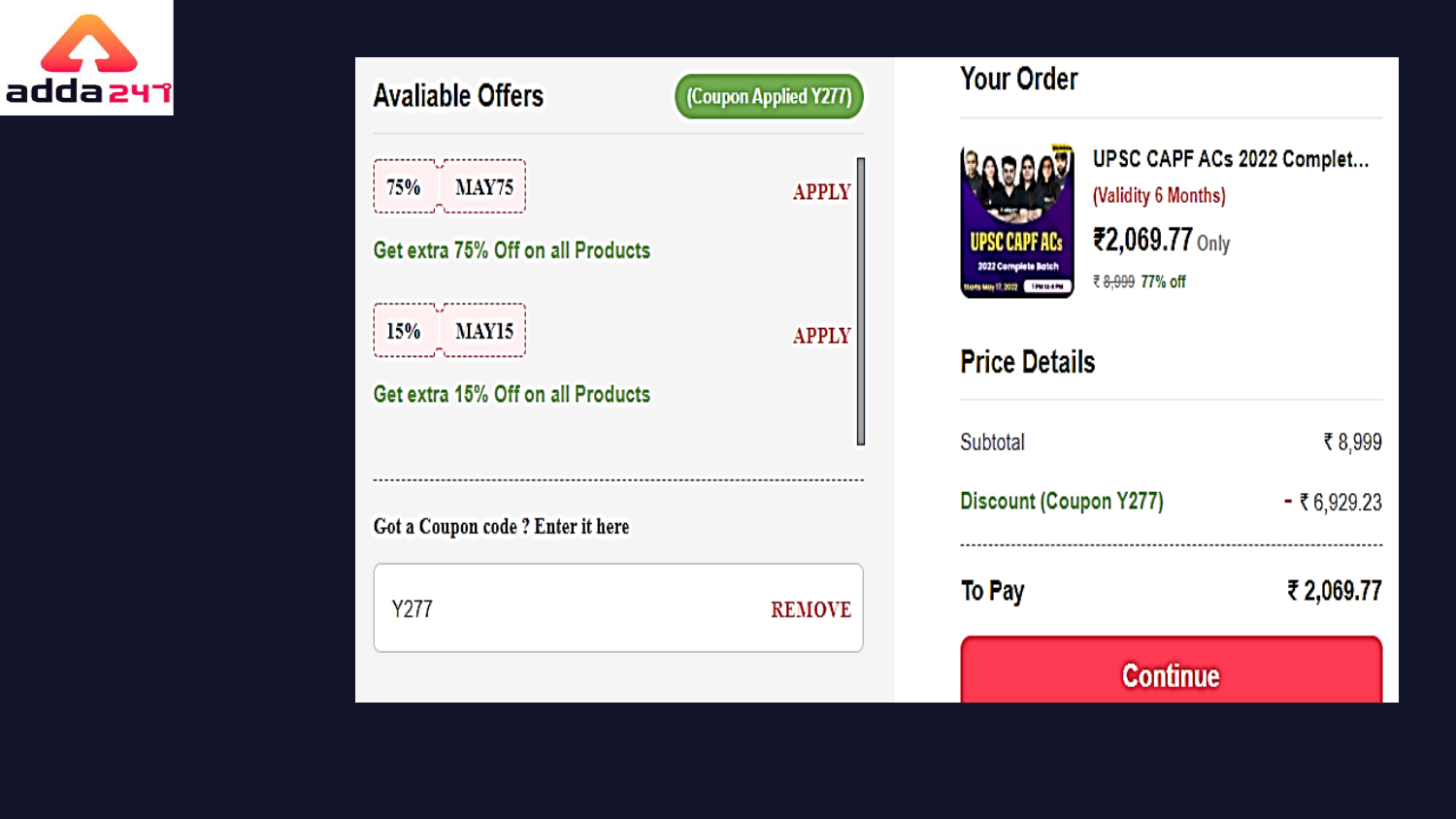**Modern medicine is** the science of curing illness.

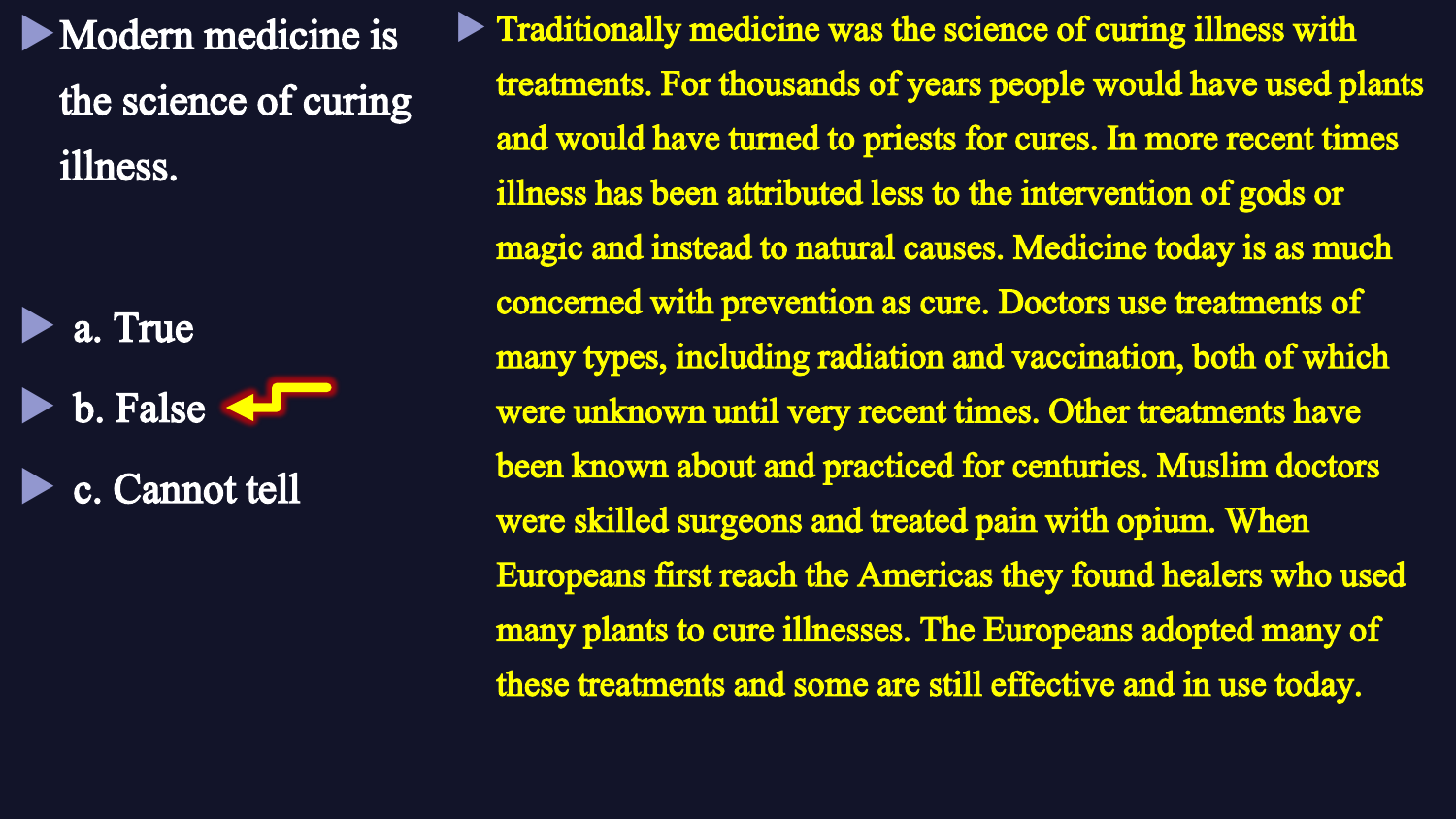Medicine is a science that owes its success to modern treatments.

 a. True b. False c. Cannot tell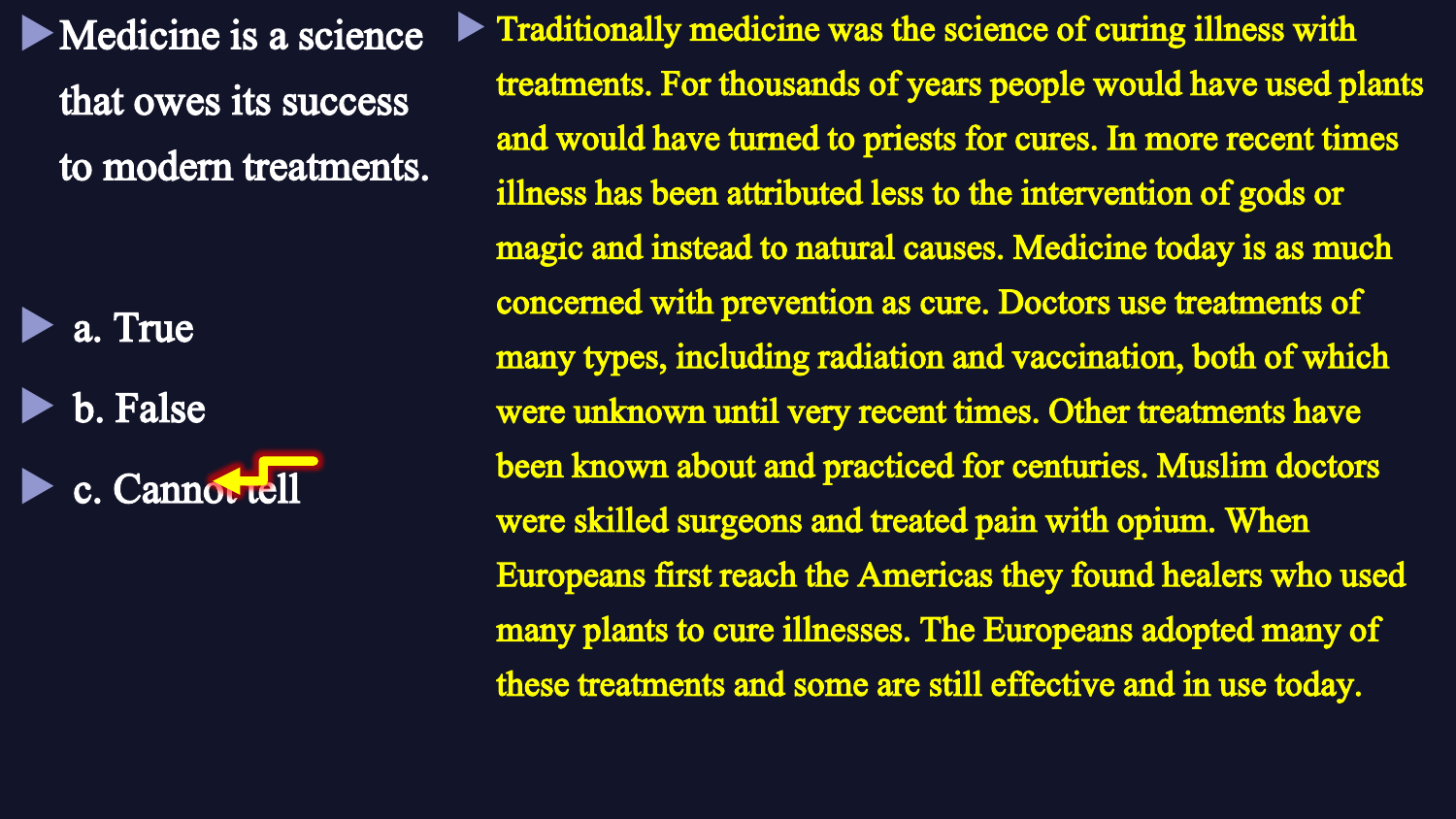Vaccination is a relatively recent discovery.

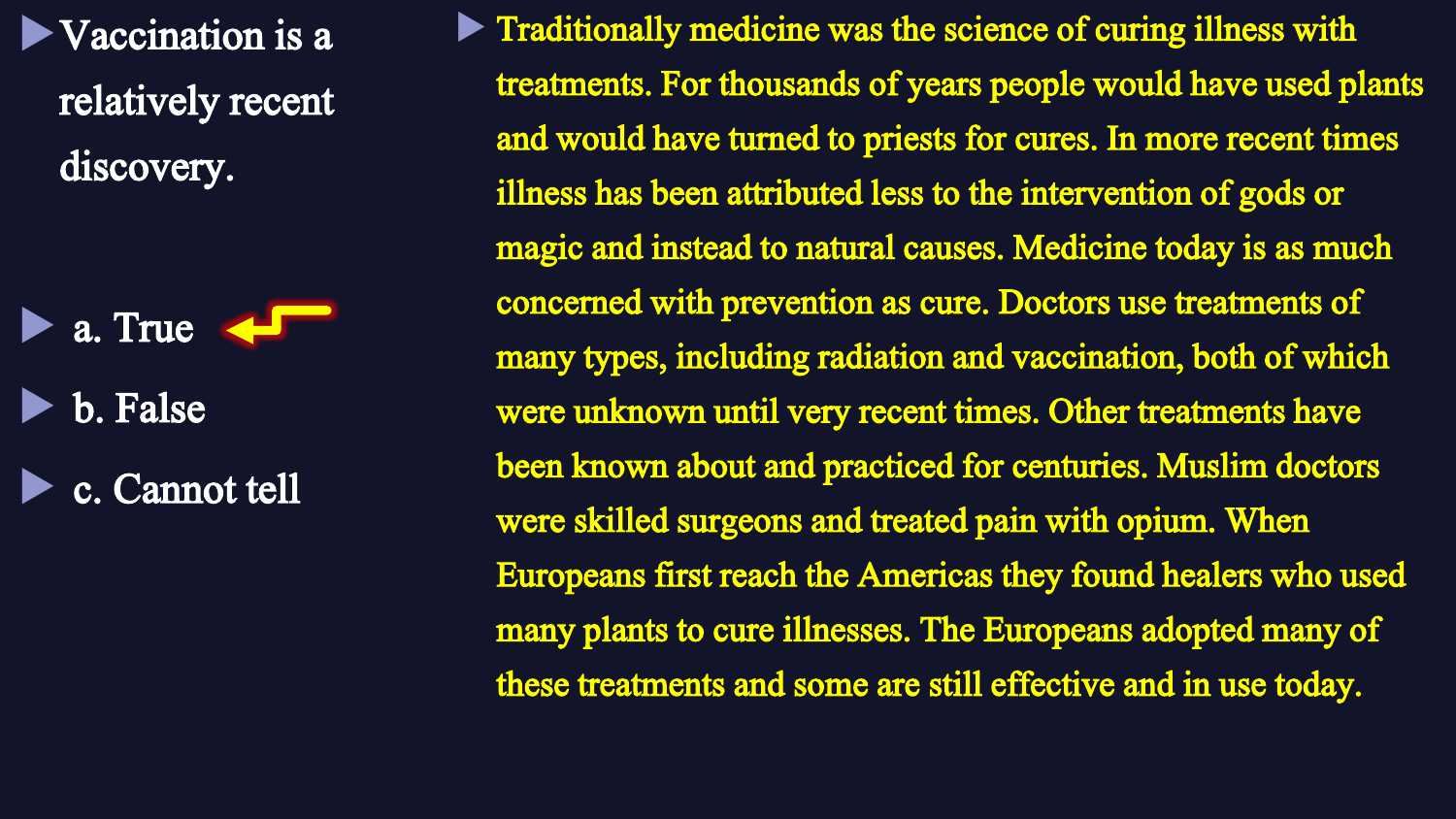The author of the passage believes that prevention is better than cure.



 $\blacktriangleright$